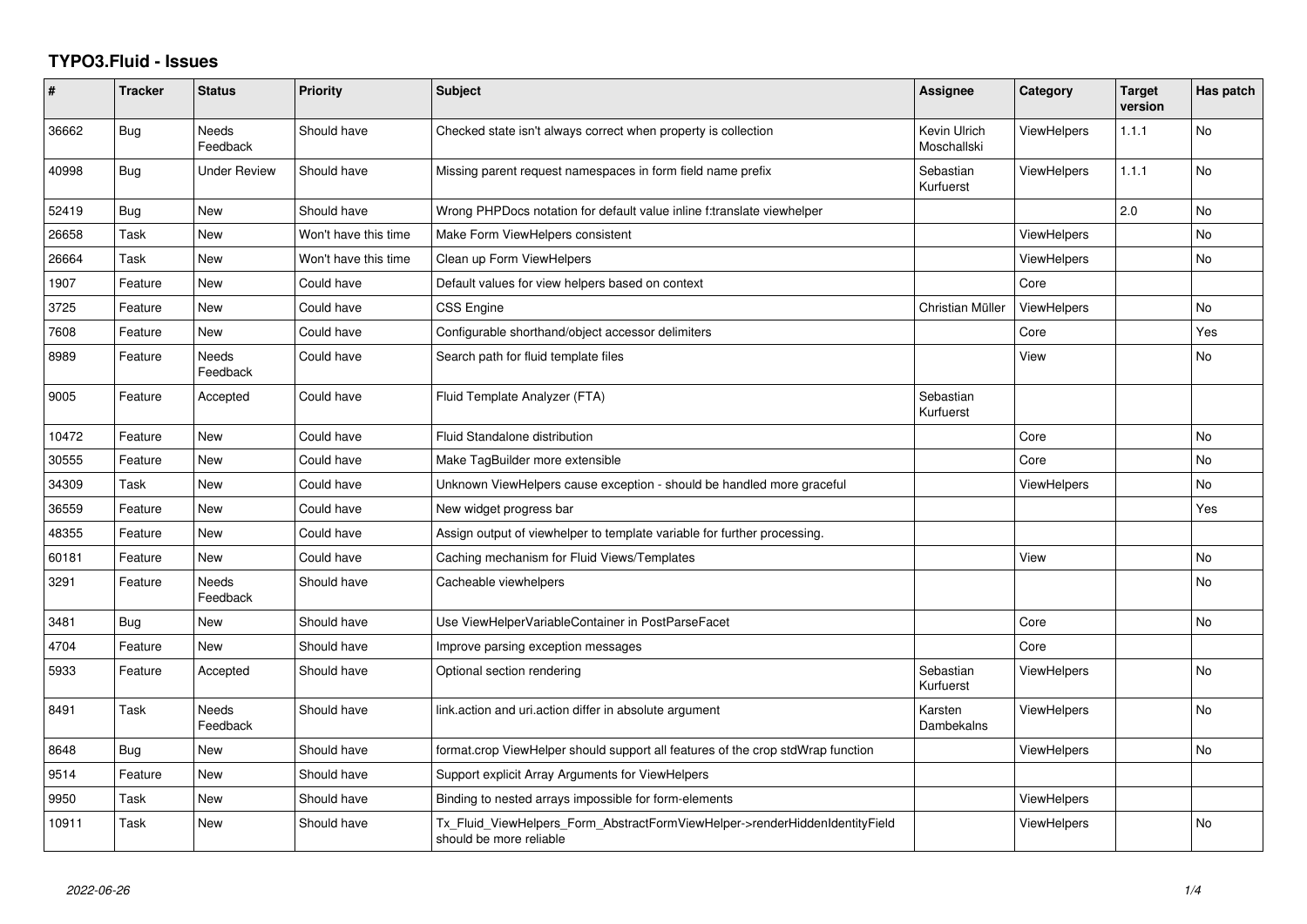| ∦     | <b>Tracker</b> | <b>Status</b>            | Priority    | <b>Subject</b>                                                                                              | <b>Assignee</b>        | Category    | <b>Target</b><br>version | Has patch |
|-------|----------------|--------------------------|-------------|-------------------------------------------------------------------------------------------------------------|------------------------|-------------|--------------------------|-----------|
| 12863 | Bug            | New                      | Should have | Attributes of a viewhelper can't contain a '-'                                                              | Sebastian<br>Kurfuerst | Core        |                          | <b>No</b> |
| 13045 | Bug            | New                      | Should have | Entity decode of strings are different between if-conditions and output of variable                         |                        |             |                          |           |
| 28549 | Bug            | New                      | Should have | make widgets cacheable, i.e. not implement childnodeaccess interface                                        |                        |             |                          | <b>No</b> |
| 28550 | Bug            | New                      | Should have | (v4) make widgets cacheable, i.e. not implement childnodeaccess interface                                   |                        |             |                          | No        |
| 28551 | Bug            | Accepted                 | Should have | (v4) backport VHTest                                                                                        | Sebastian<br>Kurfuerst |             |                          | No        |
| 28552 | Bug            | New                      | Should have | (v5) write ViewHelper test for compiled run; adjust functional test to do two passes<br>(uncached & cached) |                        |             |                          | <b>No</b> |
| 28553 | Bug            | New                      | Should have | improve XHProf test setup                                                                                   |                        |             |                          | No        |
| 28554 | Bug            | New                      | Should have | (v4) implement feature flag to disable caching                                                              |                        |             |                          | No        |
| 30937 | Bug            | New                      | Should have | CropViewHelper stringToTruncate can't be supplied so it can't be easily extended                            |                        | ViewHelpers |                          | Yes       |
| 31955 | Feature        | New                      | Should have | f:uri.widget                                                                                                |                        | Widgets     |                          | No        |
| 32035 | Task           | New                      | Should have | Improve fluid error messages                                                                                |                        | Core        |                          | Yes       |
| 33215 | Feature        | New                      | Should have | RFC: Dynamic values in ObjectAccess paths                                                                   |                        |             |                          | No        |
| 33394 | Feature        | <b>Needs</b><br>Feedback | Should have | Logical expression parser for BooleanNode                                                                   | <b>Tobias Liebig</b>   | Core        |                          | <b>No</b> |
| 34682 | Bug            | <b>Under Review</b>      | Should have | Radio Button missing checked on validation error                                                            |                        | ViewHelpers |                          | No        |
| 36410 | Feature        | New                      | Should have | Allow templates to send arguments back to layout                                                            |                        | ViewHelpers |                          | No        |
| 36655 | Bug            | New                      | Should have | <b>Pagination Links</b>                                                                                     |                        | Widgets     |                          | No        |
| 37095 | Feature        | New                      | Should have | It should be possible to set a different template on a Fluid TemplateView inside an<br>action               | Christopher<br>Hlubek  |             |                          | <b>No</b> |
| 37619 | Bug            | New                      | Should have | Fatal Error when using variable in name attribute of Section ViewHelper                                     |                        | ViewHelpers |                          | No        |
| 38130 | Feature        | New                      | Should have | Checkboxes and multiple select fields should have an assignable default value                               |                        |             |                          | <b>No</b> |
| 39936 | Feature        | New                      | Should have | registerTagAttribute should handle default values                                                           |                        | ViewHelpers |                          | No        |
| 39990 | Bug            | New                      | Should have | Same form twice in one template: hidden fields for empty values are only rendered<br>once                   |                        | Core        |                          | <b>No</b> |
| 40081 | Feature        | New                      | Should have | Allow assigned variables as keys in arrays                                                                  |                        |             |                          | <b>No</b> |
| 42397 | Feature        | New                      | Should have | Missing viewhelper for general links                                                                        |                        |             |                          | No        |
| 42743 | Task           | New                      | Should have | Remove inline style for hidden form fields                                                                  |                        |             |                          | No        |
| 43071 | Task           | New                      | Should have | Remove TOKENS for adding fallback teplates in B                                                             |                        |             |                          | No        |
| 43072 | Task           | New                      | Should have | Remove TOKENS for adding templates fallback in Backporter                                                   |                        | View        |                          | No        |
| 45153 | Feature        | New                      | Should have | f:be.menus.actionMenuItem - Detection of the current select option is insufficient                          |                        |             |                          | No        |
| 45345 | Feature        | Needs<br>Feedback        | Should have | Easy to use comments for fluid that won't show in output                                                    |                        |             |                          |           |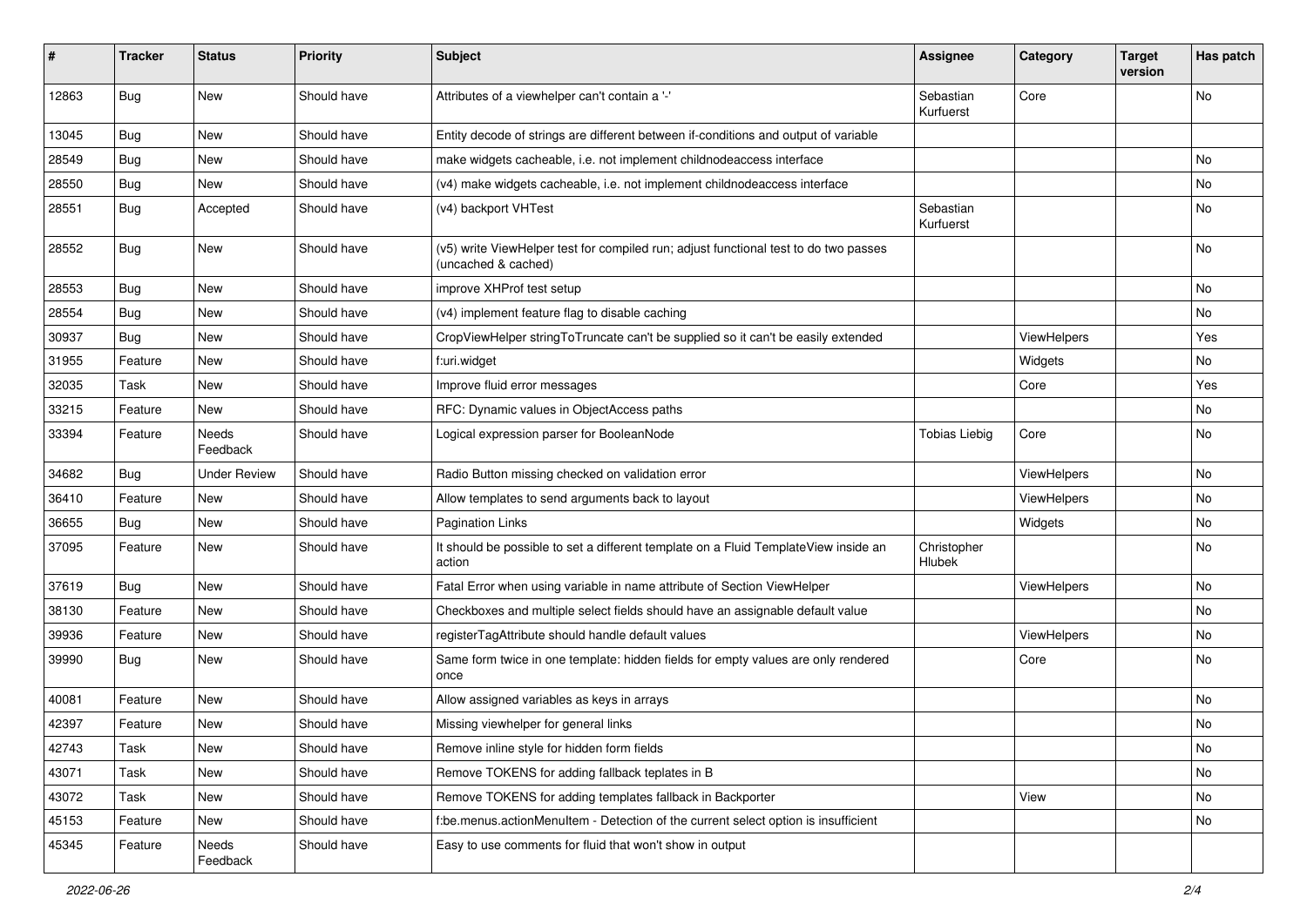| #     | <b>Tracker</b> | <b>Status</b>            | <b>Priority</b> | <b>Subject</b>                                                                                       | <b>Assignee</b>        | Category           | Target<br>version | Has patch |
|-------|----------------|--------------------------|-----------------|------------------------------------------------------------------------------------------------------|------------------------|--------------------|-------------------|-----------|
| 45394 | Task           | New                      | Should have     | Forwardport Unit test for standalone view                                                            |                        | View               |                   | No        |
| 46091 | Task           | Needs<br>Feedback        | Should have     | Show source file name and position on exceptions during parsing                                      |                        |                    |                   | No        |
| 46257 | Feature        | <b>Under Review</b>      | Should have     | Add escape sequence support for Fluid                                                                |                        | Core               |                   | <b>No</b> |
| 46545 | Feature        | New                      | Should have     | Better support for arrays in options of SelectViewHelper                                             |                        |                    |                   | <b>No</b> |
| 47006 | Bug            | <b>Under Review</b>      | Should have     | widget identifier are not unique                                                                     |                        |                    |                   | No        |
| 47669 | Task           | <b>New</b>               | Should have     | FormViewHelper does not define the default request method                                            |                        |                    |                   | No        |
| 49600 | Bug            | <b>New</b>               | Should have     | f:form tag shown as a HTML on frontend                                                               |                        | ViewHelpers        |                   | No        |
| 49756 | Feature        | <b>Under Review</b>      | Should have     | Select values by array key in checkbox viewhelper                                                    |                        |                    |                   | No        |
| 50888 | <b>Bug</b>     | <b>Under Review</b>      | Should have     | WSOD by changing name of section and if Fluid caches are generated                                   |                        |                    |                   | No        |
| 51277 | Feature        | <b>New</b>               | Should have     | ViewHelper context should be aware of actual file occurrence                                         |                        |                    |                   | <b>No</b> |
| 52536 | Bug            | <b>Under Review</b>      | Should have     | Errorclass not set if no property-attribute set                                                      |                        |                    |                   |           |
| 52591 | Bug            | New                      | Should have     | The Pagination Widget broken for joined objects                                                      |                        |                    |                   | <b>No</b> |
| 52640 | Feature        | <b>Under Review</b>      | Should have     | Create an UnlessViewHelper as opposite to the IfViewHelper                                           | Marc Neuhaus           |                    |                   | No        |
| 53806 | Bug            | <b>Under Review</b>      | Should have     | Paginate widget maximumNumberOfLinks rendering wrong number of links                                 | Bastian<br>Waidelich   | Widgets            |                   | <b>No</b> |
| 54195 | Task           | New                      | Should have     | Rename and move FormViewHelper's errorClass value, currently 'f3-form-error'                         | Adrian Föder           | ViewHelpers        |                   | <b>No</b> |
| 54284 | Bug            | <b>New</b>               | Should have     | Default Option for Switch/Case VH                                                                    |                        | ViewHelpers        |                   | No        |
| 55008 | Bug            | <b>Under Review</b>      | Should have     | Interceptors should be used in Partials                                                              | Christian Müller       |                    |                   | No        |
| 56237 | Task           | <b>New</b>               | Should have     | in-line (Condition) View Helpers should not evaluate on parsing                                      |                        |                    |                   | <b>No</b> |
| 58862 | Bug            | <b>Needs</b><br>Feedback | Should have     | FormViewHelper doesn't accept NULL as value for \$arguments                                          | Bastian<br>Waidelich   | <b>ViewHelpers</b> |                   | Yes       |
| 58921 | Bug            | New                      | Should have     | f:form.* VHs crash if NOT inside f:form but followed by f:form                                       |                        |                    |                   | <b>No</b> |
| 58983 | Bug            | New                      | Should have     | format.date does not respect linebreaks and throws exception                                         |                        |                    |                   | No        |
| 60003 | Feature        | New                      | Should have     | Add required-Attribute to f:form.password                                                            |                        | ViewHelpers        |                   | No        |
| 60271 | Feature        | <b>New</b>               | Should have     | Paginate viewhelper, should also support arrays                                                      |                        |                    |                   | No        |
| 65424 | <b>Bug</b>     | <b>Under Review</b>      | Should have     | SelectViewHelper must respect option(Value Label)Field for arrays                                    |                        | ViewHelpers        |                   | No        |
| 5636  | Task           | <b>Under Review</b>      | Must have       | Form_RadioViewHelper and CheckBoxViewHelper miss check for existing object<br>before it is accessed. |                        |                    |                   | <b>No</b> |
| 27607 | Bug            | New                      | Must have       | Make Fluid comparisons work when first element is STRING, second is NULL.                            |                        | Core               |                   | <b>No</b> |
| 33551 | Bug            | New                      | Must have       | View helper values break out of a partial scope                                                      | Sebastian<br>Kurfuerst | Core               |                   | <b>No</b> |
| 33628 | Bug            | Needs<br>Feedback        | Must have       | Multicheckboxes (multiselect) for Collections don't work                                             | Christian Müller       | <b>ViewHelpers</b> |                   | <b>No</b> |